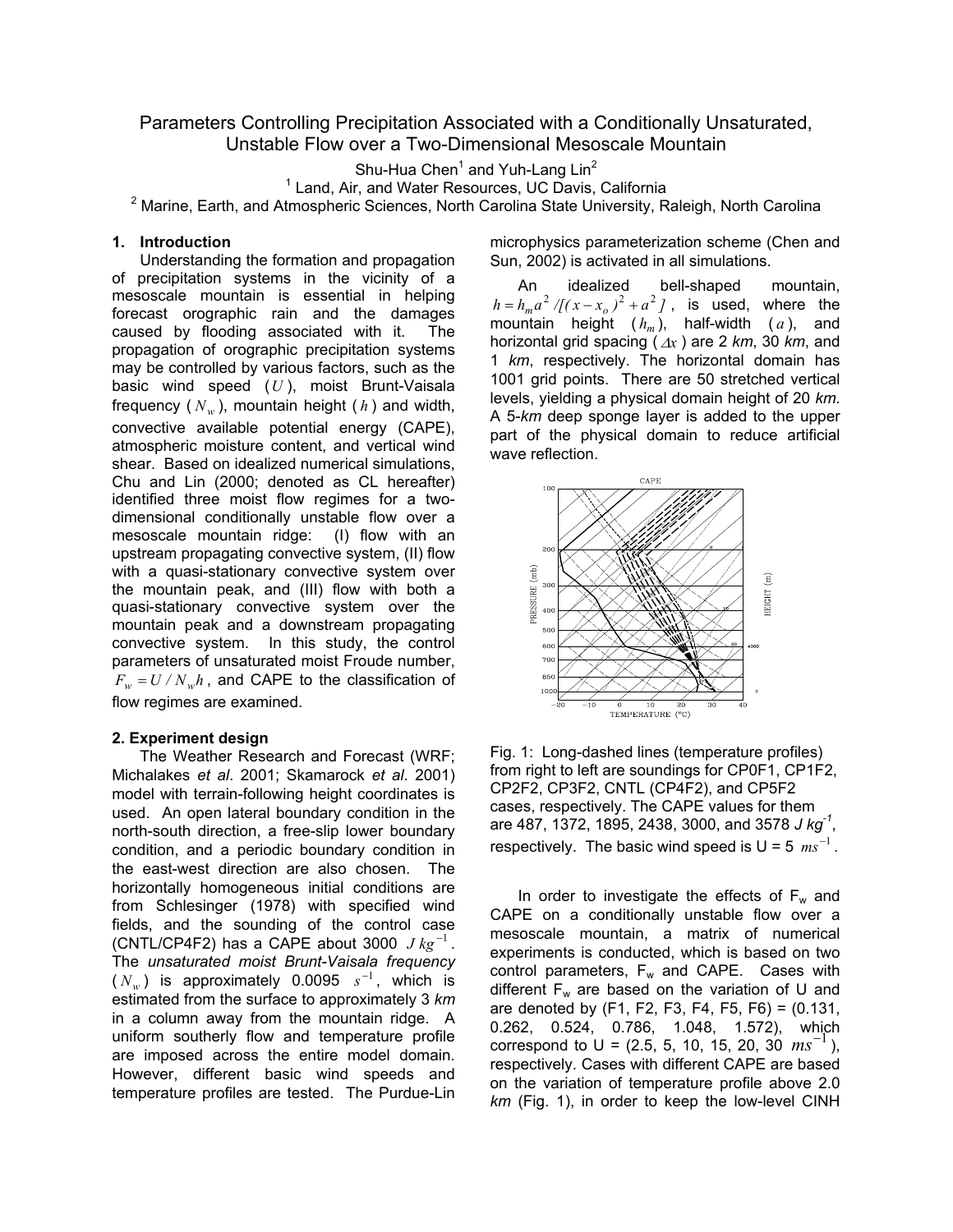constant. This set of experiments is denoted by CP0, CP1, CP2, CP3, CP4, and CP5, which correspond to CAPE = 487, 1372, 1895, 2438, 3000, and 3578 *Jkg-1*, respectively. The mountain is introduced impulsively into the basic flow at the time the simulation is started, i.e.  $t = 0$  **s**. For all cases, the model time step is 1 s and the model is integrated for 10 h.

## **3. Results**

In this study, we found four flow regimes. The first three are similar to those with CL with some modifications, while Regime IV is a new one (see Concluding Remarks for definition).

Based on *Fw* and CAPE, we have constructed a moist flow regime diagram presented in Fig. 2 which is analogous to the dry flow regime proposed in Smith (1989). From the figure, we can see that with a relatively large and fixed CAPE (e.g., greater than 1800  $J kg^{-1}$  in this study), the flow is shifted towards a larger number flow regime in a successive sequence as the  $F_w$  increases. However, when the CAPE is small (say, less than 400  $J kg^{-1}$ ), there exists a possible bifurcation point, which separates Regimes II, III, and IV of the moist flow regime when  $F_w$  is small (e.g. 0.16). Incidentally, based on the horizontal mountain scale aspect ratio and nondimensional mountain height, Smith (1989) found a bifurcation point separating four dry flow regimes: mountain wave, flow splitting, wave breaking, and flow splitting and wave breaking. Comparison of a case with a relatively larger CAPE and a case with a relatively smaller CAPE shows that two different modes of precipitation systems, the orographically forced *long-lasting precipitation system* in the vicinity of the mountain and *the lee side propagating precipitation system*, exist in both cases but behave very differently. When the CAPE is large, the difference in the rainfall amount produced by the long-lasting precipitation system over the mountain for different  $F_w$  (basic wind speeds) is relatively small, i.e. it is less sensitive to  $F_w$ (basic wind speed). On the other hand, with a small CAPE, the rainfall amount associated with the long-lasting precipitation system around the mountain is proportional to  $F_w$  (basic wind speed).

Physically and dynamically, the role of  $F_w$ and CAPE may be interpreted using the ingredient argument proposed by Lin et al. (2001), and the orographic rain forecasting models of Alpert (1986) and Smith (2003). The total precipitation (*P*) associated with an orographic precipitating system may be estimated as (see e.g. Lin et al. 2001),

$$
P = (\rho / \rho_w) E(w_{oro} + w_{env}) qD, \qquad (1)
$$

where  $\rho$  is the low-level air density,  $\rho_w$  the liquid water density,  $E$  the precipitation efficiency,  $w_{\text{one}}$ the upward motion induced by the orography, *wenv* the upward motion induced by the environment (such as conditional instability, convective instability, etc.), *q* the low-level mixing ratio of water vapor, and *D* the duration of the precipitating system. Roughly,  $w_{\text{one}}$  may be estimated by *U*∂*h /* ∂*x* for flow over a twodimensional mountain ridge. For a conditionally unstable airstream,  $w_{\text{env}}$  may be estimated by the idealized equivalent vertical velocity, *W\**, which is roughly equal to  $\sqrt{2CAPE}$ .



Fig. 2: Flow regimes on the control parameters  $F_w$ , moist Froude number, and CAPE. The CAPE increases from 487 (CP0), 1372 (CP1), 1895 (CP2), 2438 (CP3), 3000 (CP4), to 3578 (CP5)  $J kg^{-1}$ . The last 5 thermodynamic profiles are those used for CP1F2, CP2F2, CP3F2, CP4F2 (CNTL), and CP5F2 in Section 3b. The basic wind increases from 2.5 *m s-1* to 30 *m s-1*, which gives  $F_w = 0.131$  to 1.572.

 Consider the situation with relatively large CAPE. In this case,  $w_{env}$  will dominate the vertical motion, but a modest  $w_{\text{oro}}$  may be able to induce an orographic convective system associated with the long-lasting mode in the vicinity of the mountain, as long as the level of free convection (LFC) is reached. Hence the rainfall amount will be less sensitive to the magnitude of  $w_{\text{one}}$ , or rather, the basic wind speed because the slope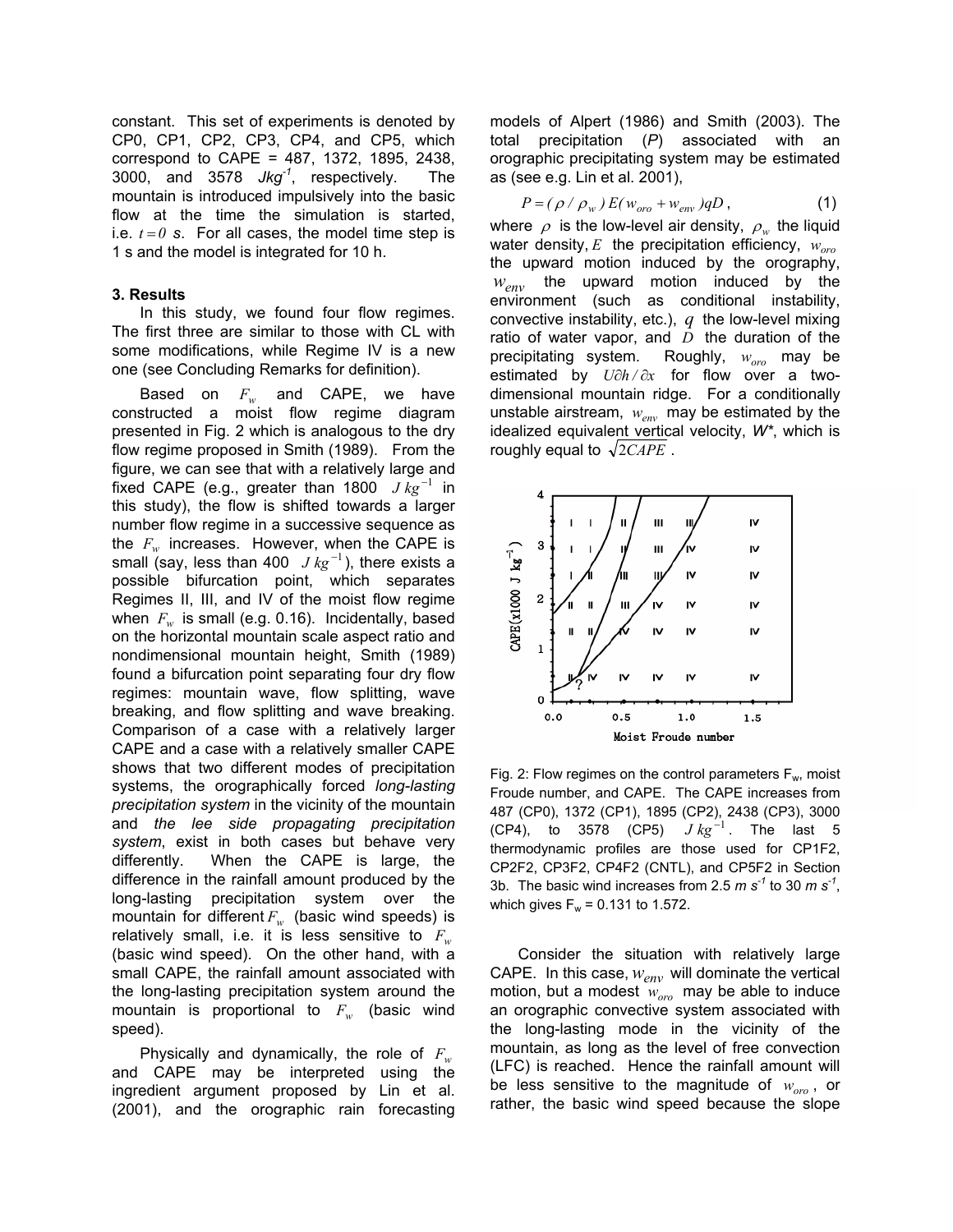steepness ( ∂*h /* ∂*x* ) is fixed in this case. On the other hand, for the case with small CAPE, the vertical velocity induced by the conditional instability might be relatively small, and the orographic rainfall amount will be more sensitive to the basic wind since  $w_{\alpha r\alpha} = U \partial h / \partial x$ . Thus, orographic rainfall amount is roughly proportional to the basic wind speed, or  $F_w$  if the mountain slope remains unchanged. Implicitly, this indicates that conditional instability does not play an important role in producing orographic rainfall when the basic wind speed is large. Therefore, with small CAPE and large basic wind speed, *the long-lasting orographic precipitation system over the mountain belongs to the stratiform type, instead of the convective type,* due to the classical stable accent mechanism. This is evidenced by the vertical velocity, potential temperature, and shallow cloud fields for the case with  $U = 20 \text{ ms}^{-1}$  and  $CAPE = 1372 \text{ J kg}^{-1}$ . As mentioned earlier, the stratiform cloud is defined to have a cloud depth less than 4 *km*. Under this condition, since the convective precipitation system is dominated by the orographically induced vertical motion, it should reflect the structure of the mountain shape. Here the vertical motion field reveals a hydrostatic mountain wave. The lee side propagating convective or cloud system is very weak, and therefore this flow regime may be referred to as a long-lasting *orographic stratiform precipitation system over the mountain and possibly a downstream propagating cloud system*. Note that this is a new flow regime (*Regime IV*), which was not discussed in CL and Chen and Lin (2004).

 From a fundamental physics point of view, one might be curious to know why a deep, orographic convective system cannot develop when the basic wind is strong and the environmental CAPE is small. For the CP1F2 sounding, the LFC is located at about 820 hPa, which is about 1.8 *km*. With a 2 *km* high mountain, one would anticipate that the mountain is high enough to lift most of the low-level air parcels to their LFCs and release the instability even though the CAPE is not very large. Indeed, this is true. If one inspects case CP1F1,  $F_w = 0.131$  and  $CAPE = 1372 J kg^{-1}$ , the small CAPE is able to trigger a deep convective system in the vicinity of the mountain. This may be explained as follows: for weak basic flow, such as in CP1F1 (2.5  $m s<sup>-1</sup>$ ), the advection time for airflow to cross the mountain is long enough for a deep cloud to develop over the mountain (Jiang and Smith 2003); due to the small CAPE (1372  $J kg^{-1}$ ). The kinetic energy (KE) associated with the cold pool produced by evaporative cooling is comparable to the KE associated with the weak basic flow. Thus, a quasi-steady, critical state is reached and convection is able to develop. In other words, *the flow is critical to the cold air outflow*. On the other hand, for stronger wind and smaller CAPE, the deep convective cloud has insufficient time to grow over the mountain (small advection time). Since the KE associated with the cold air outflow is much smaller than the KE associated with the basic wind, the precipitating system will be advected downstream by the basic wind and no strong, deep clouds can exist over the mountain area. In other words, *the flow is supercritical to the cold air outflow*.

 A similar situation also occurs with variation of CAPE when  $F_w$  (basic flow speed) is kept constant. When the basic flow is weak (say, e.g., less than or equal to 5  $ms^{-1}$  in this study), the flow is shifted to a smaller number flow regime (i.e., the system moves upstream) as the CAPE increases. This can be interpreted as follows: a stronger system on the lee side of the mountain can develop when an airstream has a larger CAPE and a weak basic flow (long advection time) and therefore, the cold pool produced by the system is relatively stronger. Thus, under this situation the convective system on the lee slope is able to propagate upstream against the basic flow and shifts the flow to a smaller number flow regime. This, in a way, is analogous to the decrease in  $F_w$ (incoming wind speed) for a fixed CAPE.

The above discussions may also be depicted by using the vertical velocity, potential temperature, and cloud fields and the temporal evolution of accumulated rainfall and the vertical velocity at 3.6 *km* height from four cases (CP1F1, CP5F1, CP1F5, and CP5F5).

## **4. Concluding Remarks**

Based on idealized simulations of conditionally unstable flow passing over a mesoscale mountain, we found four moist flow regimes, which may be characterized as: (1) Regime I: flow with an upstream propagating convective system and a transient convective system existing in the vicinity of the mountain at an earlier time; (2) Regime II: flow with a long-lasting orographic convective system over the mountain peak, upslope or